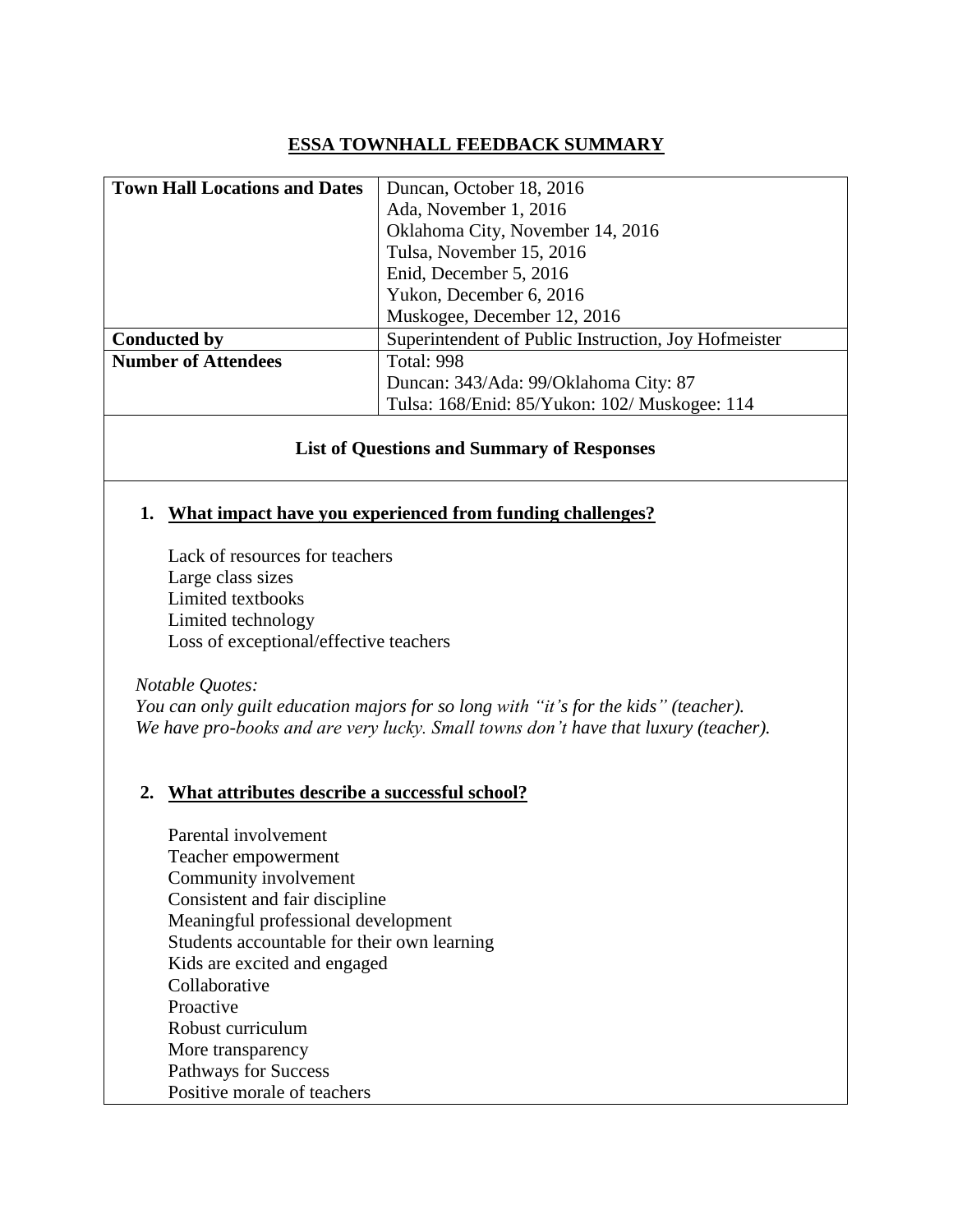Safe for kids Connection to real world Resources to carry out and sustain initiatives Strong leader Arts-incorporated Outreach programs from counselors

*Notable Quotes: Parents who aren't there are not necessarily disinterested (retired teacher). Students have to start early exploring career options (teacher). I appreciate the Twitter talks on Sunday evenings; we learn from each other (principal).*

## **3. What is missing or in short supply?**

Fewer students claiming education as a major Teacher shortage is a pipeline issue Grow the future through teacher programs in high schools Raise level of respect and recognize teaching as a noble profession Time to collaborate and plan Traditionally certified teachers Music as part of brain development Money Paper Businesses don't want to come to state due to education system Clear strategy to keep curriculum from broadening Concurrent courses, expanded AP, internships Social and emotional soft skills Middle school guidance counselors Growth model for testing Consistency of instruction and assessments One-on-one time with teachers

 *Notable Quotes:*

 *We don't engage early enough with our kids to know what they want to do later in life (parent).*

 *Students need academic choices in school – options are missing due to funding (superintendent).*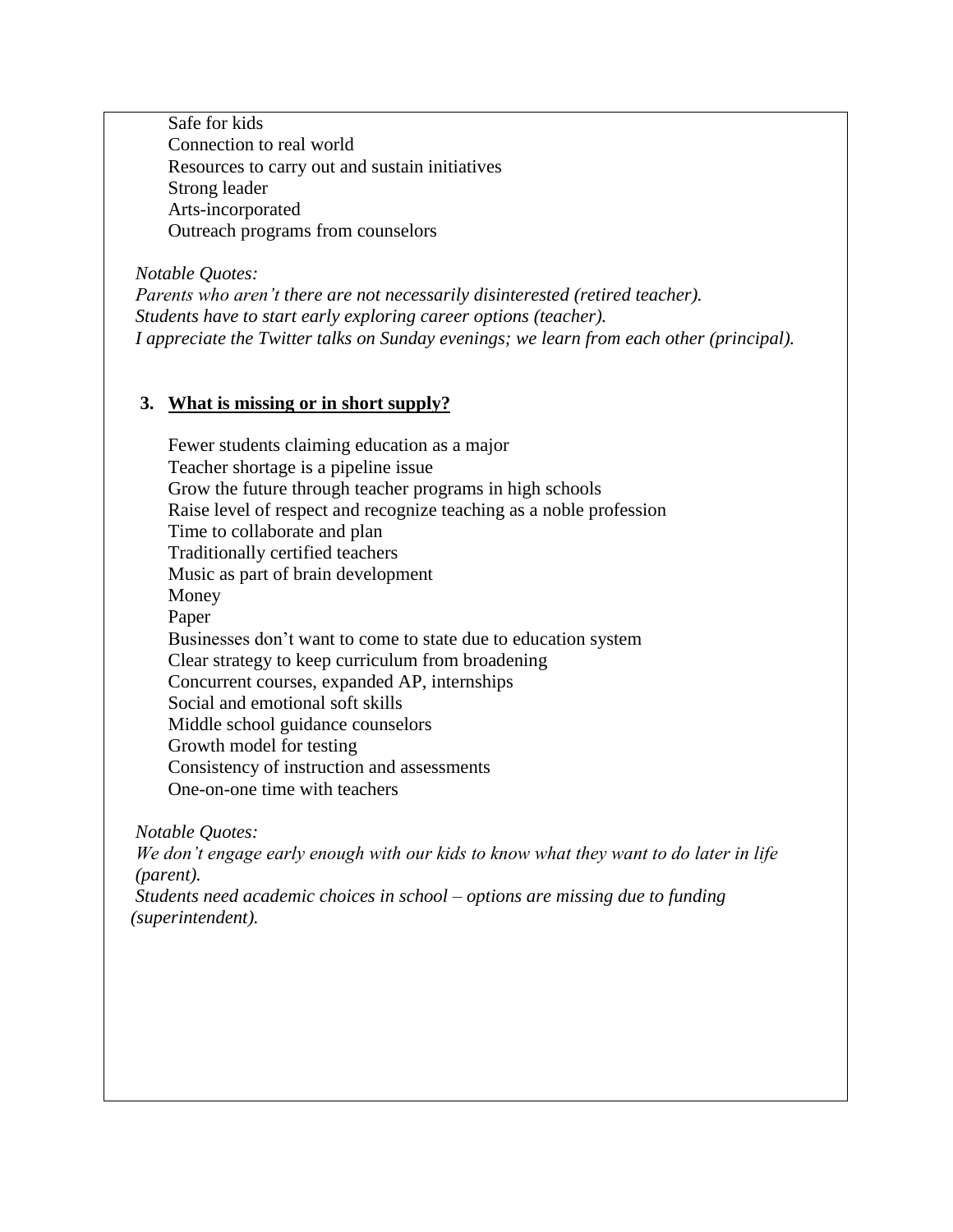#### **4. How would you describe a well-rounded education?**

Cross-curriculum learning, relevant to children's lives Develop love of learning Fine Arts-embedded Business partnerships Educate families that their children need to learn basics at an early age Technology Diverse experiences Exercise Produce productive citizens Sports Becoming "life-ready" – not just focused on college and career Hands-on and innovative – includes music, art, and drama Pathways for kids Exposure to professionals A-F system change so that culture and climate are improved Address needs for every student – hungry students, unchallenged students Teacher externships from businesses Allow teachers to be creative

*Notable Quotes:*

 *Learn from others the importance of education (student). Students should have their own opinions – think for themselves (student).*

## **5. How is your school doing and how do you know?**

Excellent job due to community involvement Standards are great – test model needs to follow Relationships with students and work ethic are important Extra-curricular activities are important Teachers are performing at high levels but are under-appreciated Known success due to communication Rural settings have administrators teaching classes Appreciate the effort to re-define the senior year Kids have to feel safe in their country and not fear deportation Parents have much to say – continue to invite their views Teacher are resourceful, but overall they are not doing well Teachers who value the identity of students Efforts to improve classroom management, climate, restorative justice Caution tracking of students Difficult to run school on lowest per pupil expenditure nationwide Need to provide role models for students – personnel and resources